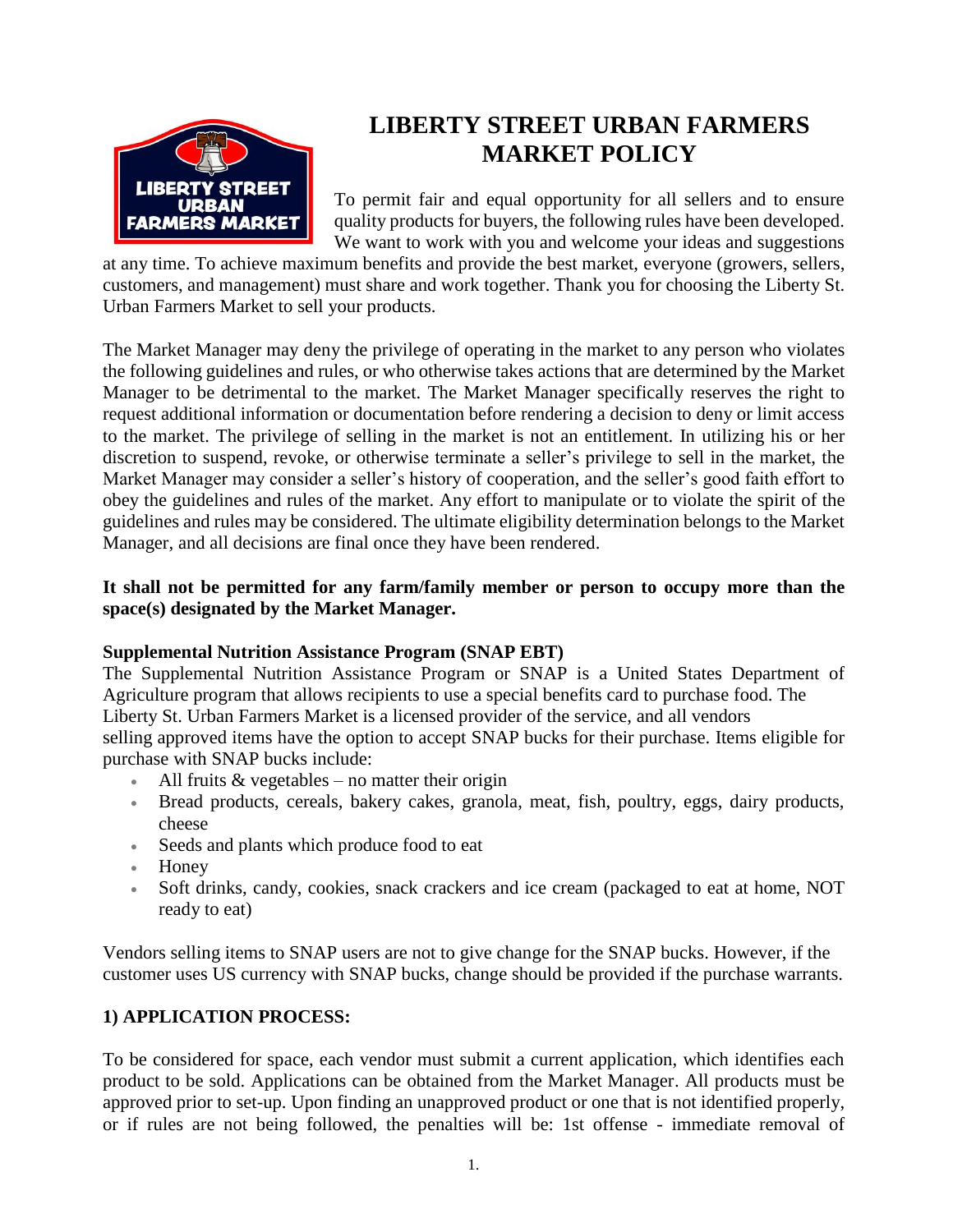unauthorized product and be issued a written warning. 2nd offense – May be banned from the market for 30 days. 3rd offense – May be banned from the market for the remainder of the year. If the third offense occurs less than 60 days from the end of the year, the offender shall be banned for a minimum of 60 days.

# **2) REQUIREMENTS FOR SELLING PREPARED FOODS, BAKED GOODS, AND PRESERVES**

1. Baked good vendors must submit a copy of their verification of facility inspection with their application for certification. Only homemade baked goods and baked goods by individually owned and operated bakeries may be sold. Certification must be posted in the vendor area at all times.

2. Applications for Home Processor Inspection are available from the Market Manager or go to http://www.ncagr.gov/fooddrug/food/documents/homeprocessor8.pdf. To schedule a home inspection, contact the Department of Agriculture and Consumer Services (NCDA&CS) Food and Drug Protection Division at 919-733-7366. Ask for Compliance.

3. All home-baked and individually owned and operated bakery foods must be made by the vendor.

4. All items must comply with County Health Dept. and NC Dept. of Agriculture requirements.

# **3) REQUIREMENTS FOR SELLING MEAT AND POULTRY**

1. All meat and/or poultry offered for sale in the Farmers Market shelter shall be produced by the Seller. All meat and/or poultry offered for sale in the Farmers Market building shall originate from animals of your own raising and slaughtered/processed at a State or Federal inspected facility poultry (with the exception of recognized poultry exempt operators).

2. All meat and/or poultry products shall arrive pre-packaged, priced by unit weight and total price for the package, clearly labeled and sealed (vacuum packaging recommended) in non-reseal able packages.

3. All meat and/or poultry products shall meet all State and Federal inspection guidelines.

4. Sellers of meat and/or poultry (with the exception of recognized poultry exempt operators) shall obtain and maintain in good standing a current North Carolina

Department of Agriculture and Consumer Services (NCDA&CS), Poultry and Meat Handlers Registration as required by the North Carolina Compulsory Meat Inspection Law, General Statute 106-549.28. **A copy of the current license shall be maintained in the Farmers Market's Office and in the Seller's transport vehicle.** Sellers may contact the NCDA&CS Meat and Poultry Inspection Division at (919) 733-4136 to request the Registration.

5. All meat and/or poultry, while on-premises, shall be stored and displayed under active refrigeration. All freezers or refrigeration units shall be clean, neat, mechanically sound and in either "like new" or "excellent" operation condition.

6. Meat and/or poultry products shall not be disposed of in Farmers Market trash containers, or any other container on the Farmers Market facility. **All** excess meat and poultry products must be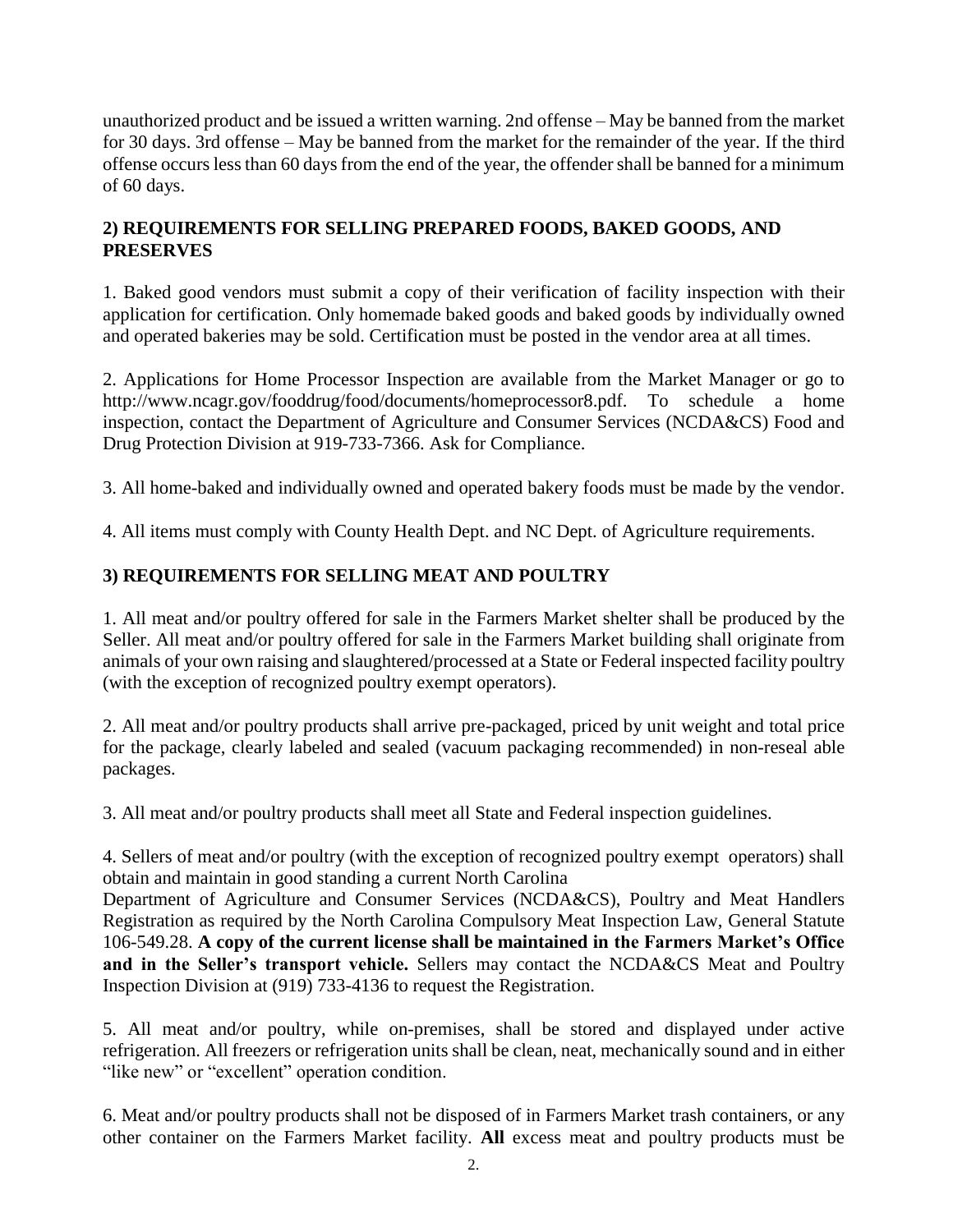removed from the Farmers Market by the seller.

7. Sellers of meat and/or poultry products shall comply with NCDA&CS Meat and Poultry Division, MPID Notice 10-09 titled "Labeling and Point of Purchase Claims". This notice addresses what is required to make approved claims such as the following: RAISED WITHOUT ADDED HORMONES, RAISED WITHOUT ANTIBIOTICS, NOT FED ANIMAL BY-PRODUCTS, FREE RANGE, FREE ROAMING GRASS-FED, CORN FED, GRAIN FED, CERTIFIED ORGANIC (BY CERTIFYING ENTITY) Sellers may obtain the MPID Notice at http://www.ncagr.com/meatpoultry. Any questions concerning the Notice may be directed to the NCDA&CS, Meat and Poultry Inspection Division at (919) 733-4136. Revised: 04/25/11 NCDA&CS; Meat and Poultry Inspection Division, Marketing Division.

# **4) REQUIREMENTS FOR SELLING SEAFOOD**

1. If the fish or seafood products are stored in coolers, the product must be freshly iced and the container must be drained at all times to prevent the accumulation of water within the container. The drain water from the coolers or storage containers must be collected and disposed of in a manner to prevent the accumulation of flies or to facilitate an environment where food may be contaminated. It is required that all wastewater be removed from the Farmers Market grounds and disposed of correctly.

2. Products should not be processed on-site at any market. Products should either be sold as harvested or processed and pre-packaged off-site at an NCDA&CS Food and Drug Production Division inspected facility. In no case is filleting, gutting, de-heading, or other forms of processing be allowed at the Fairgrounds Farmers Market.

### **GENERAL OPERATIONS RULES AND REGULATIONS**

**TABLES** – Each vendor will be responsible for providing their own tables, chairs, and other display items and for the safety and security of their products. The Market does not accept responsibility for the loss or theft of any equipment or products.

**ACCIDENTS/INJURIES** - Sellers are responsible for accidents or injuries that occur within the space or involving their displays or equipment and may want to purchase a liability insurance policy. Please report all incidents to the Market Manager immediately.

**PRICING** - No user of the market shall enter into price agreements to raise, lower, or fix prices for products. Sellers are not to influence other sellers to sell lower or higher. Each one sells as they wish without interference.

**RESTROOMS** – Please help the market maintain and keep restrooms clean. Please report any nonworking lights/equipment or dirty/ unclean conditions to the Market Manager immediately.

**PETS** – No dogs or pets are allowed in the market, except assistance/service animals for the disabled.

**CUSTOMER COMPLAINTS** – It is the responsibility of the vendor to satisfy customer complaints. Upon receipt of numerous complaints about the same vendor, this person may be denied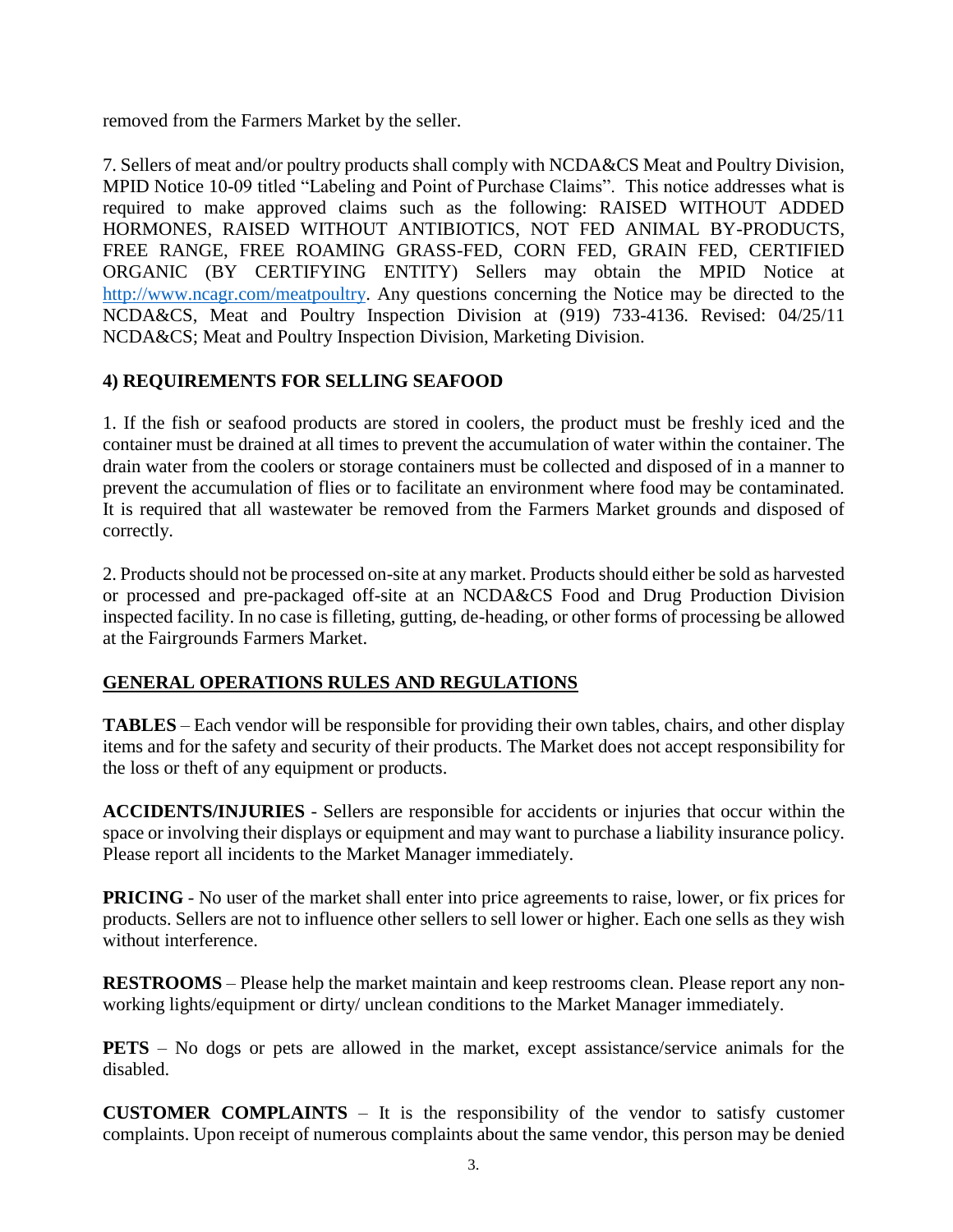the privilege to use the market. If anyone has a complaint about another vendor, be specific – write information and give to the Market Manager. Market Manager may deny any person the privilege of operating in the Market who is using methods that are detrimental to the Market including the violation of Market rules.

**FALSE PACK** – Sellers are not to use a false pack (facing or topping of containers with the best products exposed and poor products underneath) or to knowingly pack products that are short in weight.

**CONDUCT** - Gambling, the use of alcohol or other controlled substances is prohibited and persons under the influence of intoxicants or exhibiting disorderly conduct will be removed. Sellers are not to possess firearms or fireworks on the market property.

**UNSOLD PRODUCT** – Unsold produce should be carried home, donated to local food programs, or offered to livestock feeders. Aluminum cans and plastic bottles are not to be mixed with other trash. North Carolina State Law requires these items to be stored separately and recycled.

**CLEANLINESS** - Vendors must keep areas clean, sanitary, and orderly. All trash must be disposed of in approved containers.

**ADVERTISING** – No person shall distribute, scatter about, or post on the market any advertising, signs, pamphlets, cards, and bills, or other printed matter without the consent of the Market Manager.

**DAMAGE TO MARKET PROPERTY** – Persons causing damage to market property shall be financially responsible for the cost of repairs, or replacements. Such damage shall include, but not limited to buildings, grounds, fences, gates, vehicles, and any other property owned and/or operated by the market.

**RULES COMPLIANCE** - Upon finding that any of these rules are not being followed the penalties will be:

1st Offense – Will be issued a written warning. Immediate removal of any unauthorized product. 2nd Offense – May be banned from the market for 30 days.

3rd Offense – May be banned from the market for the remainder of the year. If the third offense occurs less than 60 days from the end of the year, the offender shall be banned for a minimum of 60 days.

# **RELEASE**

All sellers and vendors agree that the City of Winston-Salem, officers, employees and agents (collectively "City") are not responsibility for their activities, conduct, omissions or failures in any manner and that the City makes no warranties with respect to the vendor's or seller's products. The seller and vendor agree to release, defend and hold the City harmless from any causes of action, claims, administrative proceedings, demands including attorney's fees arising out of or from the negligence, acts intentional or otherwise of the seller or vendor.

# **PUBLIC HEALTH & SAFETY**

To protect public health, including the health of city employees, and to slow the rate of transmission of COVID-19, all vendors, contractors and service providers, including their employees, officers,